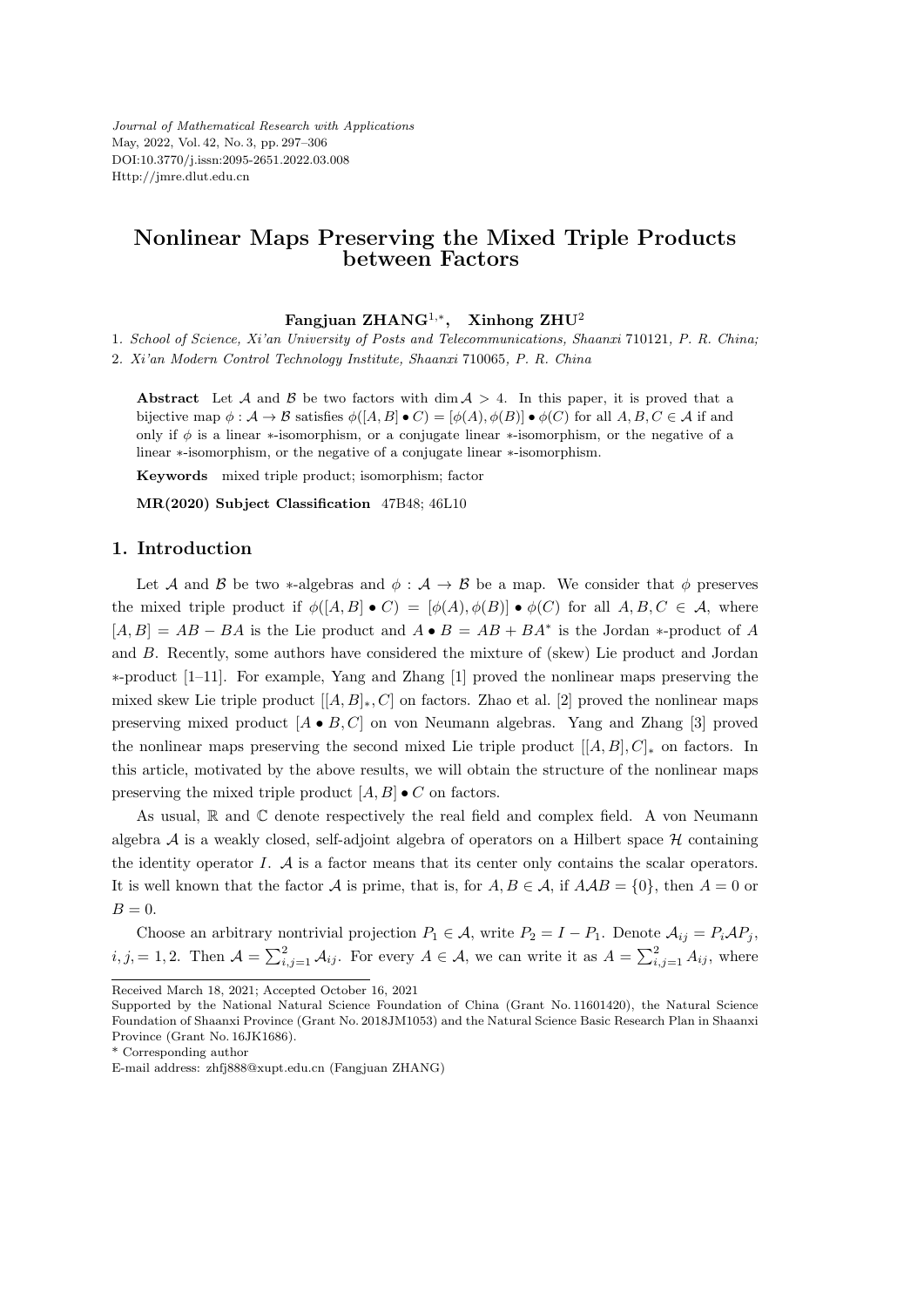$A_{ij}$  denotes an arbitrary element of  $A_{ij}$ .

**Lemma 1.1** ([6]) *Let A be a factor and*  $A \in \mathcal{A}$ *. Then*  $AB + BA^* = 0$  *for all*  $B \in \mathcal{A}$  *implies that*  $A \in \mathbb{R}$ *I (i is the imaginary number unit).* 

**Lemma 1.2** ([9]) Let *A* be a factor, for any  $T_{ii} \in A_{ii}$  with  $i = 1, 2$ , if  $A_{21}T_{11} = T_{22}A_{21}$  for all  $A_{21} \in \mathcal{A}_{21}$  *or*  $T_{11}A_{12} = A_{12}T_{22}$  *for all*  $A_{12} \in \mathcal{A}_{12}$ *, then*  $T_{11} + T_{22} \in \mathbb{C}I$ *.* 

**Lemma 1.3** ([12, Problem 230]) Let *A* be a Banach algebra with the identity *I*. If  $A, B \in \mathcal{A}$ *and*  $\lambda \in \mathbb{C}$  *are such that*  $[A, B] = \lambda I$ *, where*  $[A, B] = AB - BA$ *, then*  $\lambda = 0$ *.* 

### **2. Additivity**

Our first theorem is as follows:

**Theorem 2.1** Let  $\mathcal A$  and  $\mathcal B$  be two factor von Neumann algebras. Suppose that  $\phi$  is a bijective map from A to B with  $\phi([A, B] \bullet C) = [\phi(A), \phi(B)] \bullet \phi(C)$  for all  $A, B, C \in \mathcal{A}$ . Then  $\phi$  is additive.

**Proof** We will complete the proof by proving several claims.

Claim 1.  $\phi(0) = 0$ ,  $\phi(\mathbb{C}I) = \mathbb{C}I$ .

Since  $\phi$  is surjective, there exists  $A \in \mathcal{A}$  such that  $\phi(A) = 0$ . Then we obtain

$$
\phi(0) = \phi([0,0] \bullet A) = [\phi(0), \phi(0)] \bullet \phi(A) = 0.
$$

It is easy to verify that  $0 = \phi([\lambda I, A] \bullet B) = [\phi(\lambda I), \phi(A)] \bullet \phi(B)$  for every  $A, B \in \mathcal{A}$  and  $\lambda \in \mathbb{C}$ . By applying the surjectivity of  $\phi$  and Lemma 1.1, we obtain  $[\phi(\lambda I), \phi(A)] \in \mathbb{R}$ *I*. It follows from Lemma 1.3 that  $[\phi(\lambda I), \phi(A)] = 0$ . Thus  $\phi(\lambda I) \in \mathbb{C}I$  for every  $\lambda \in \mathbb{C}$ . By considering  $\phi^{-1}$ , we obtain that  $\phi(\mathbb{C}I) = \mathbb{C}I$ .

Claim 2.  $\phi(A_{11} + A_{22}) = \phi(A_{11}) + \phi(A_{22})$  for all  $A_{11} \in \mathcal{A}_{11}$  and  $A_{22} \in \mathcal{A}_{22}$ .

Choose  $X = \sum_{i,j=1}^{2} X_{ij}$  ∈ *A* such that  $\phi(X) = \phi(A_{11} + A_{22}) - \phi(A_{11}) - \phi(A_{22})$ . Since  $[P_k, A_{ii}] \bullet P_k = 0, 1 \leq k, i \leq 2$ , by applying Claim 1, we obtain

$$
[\phi(P_k), \phi(A_{11} + A_{22})] \bullet \phi(P_k) = \phi([P_k, A_{11} + A_{22}] \bullet P_k)
$$
  
=  $\phi([P_k, A_{11}] \bullet P_k) + \phi([P_k, A_{22}] \bullet P_k)$   
=  $[\phi(P_k), \phi(A_{11}) + \phi(A_{22})] \bullet \phi(P_k).$ 

Thus  $[\phi(P_k), \phi(X)] \bullet \phi(P_k) = \phi([P_k, X] \bullet P_k) = 0$ . By the injectivity of  $\phi$ , we obtain that  $[P_k, X] \bullet P_k = 0$ , and so  $X_{12} = X_{21} = 0$ .

For every  $B_{kl} \in \mathcal{A}_{kl}$ , since  $[B_{kl}, P_l] \bullet A_{kk} = 0, k \neq l$ , we obtain

$$
[\phi(B_{kl}), \phi(P_l)] \bullet \phi(A_{11} + A_{22}) = \phi([B_{kl}, P_l] \bullet (A_{11} + A_{22}))
$$
  
=  $\phi([B_{kl}, P_l] \bullet A_{ll}) = \phi([B_{kl}, P_l] \bullet A_{11}) + \phi([B_{kl}, P_l] \bullet A_{22})$   
=  $[\phi(B_{kl}), \phi(P_l)] \bullet (\phi(A_{11}) + \phi(A_{22})).$ 

Thus  $[\phi(B_{kl}), \phi(P_l)] \bullet \phi(X) = \phi([B_{kl}, P_l] \bullet X) = 0$ , and so  $[B_{kl}, P_l] \bullet X = 0$ , which indicates that  $B_{kl}X_{ll} = 0$  for every  $B_{kl} \in \mathcal{A}_{kl}$ . Since A is prime, we have  $X_{ll} = 0$ ,  $l = 1, 2$ , and so  $X = 0$ .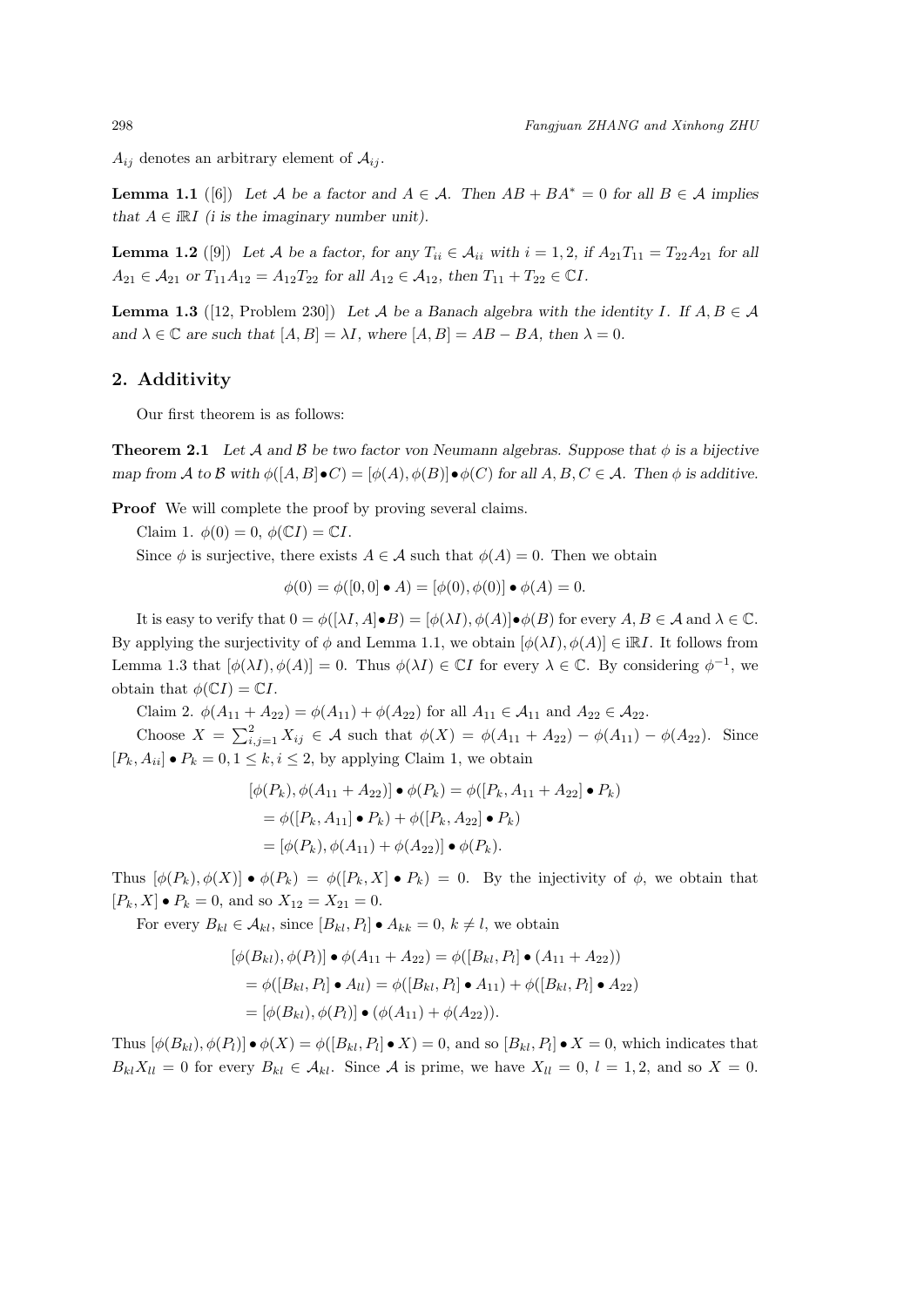Consequently,  $\phi(A_{11} + A_{22}) = \phi(A_{11}) + \phi(A_{22}).$ 

Claim 3.  $\phi(A_{22} + A_{21} + A_{11}) - \phi(A_{22}) - \phi(A_{21}) - \phi(A_{11}) \in \mathbb{C}I$  and  $\phi(A_{11} + A_{12} + A_{22}) - \phi(A_{11})$  $\phi(A_{11}) - \phi(A_{12}) - \phi(A_{22}) \in \mathbb{C}I$  for all  $A_{11} \in \mathcal{A}_{11}, A_{12} \in \mathcal{A}_{12}, A_{21} \in \mathcal{A}_{21}$  and  $A_{22} \in \mathcal{A}_{22}$ .

Choose  $X = \sum_{i,j=1}^{2} X_{ij} \in \mathcal{A}$  such that  $\phi(X) = \phi(A_{22} + A_{21} + A_{11}) - \phi(A_{22}) - \phi(A_{21}) - \phi(A_{11})$ . It follows from Claims 1 and 2 that

$$
[\phi(P_k), \phi(A_{22} + A_{21} + A_{11})] \bullet \phi(P_k) = \phi([P_k, A_{22} + A_{21} + A_{11}] \bullet P_k)
$$
  
=  $\phi([P_k, A_{21}] \bullet P_k) = [\phi(P_k), \phi(A_{22}) + \phi(A_{21}) + \phi(A_{11})] \bullet \phi(P_k),$ 

which indicates that  $[P_k, X] \bullet P_k = 0$ . Thus we get  $X_{12} = X_{21} = 0$ .

For every  $B_{21} \in \mathcal{A}_{21}$ , since  $[B_{21}, A_{21}] \bullet P_1 = 0$ , from Claim 2, we obtain

$$
[\phi(B_{21}), \phi(A_{22} + A_{21} + A_{11})] \bullet \phi(P_1) = \phi([B_{21}, A_{22} + A_{21} + A_{11}] \bullet P_1)
$$
  
=  $\phi([B_{21}, A_{22} + A_{11}] \bullet P_1) + \phi([B_{21}, A_{21}] \bullet P_1)$   
=  $\phi([B_{21}, \phi(A_{22}) + \phi(A_{21}) + \phi(A_{11})] \bullet \phi(P_1).$ 

Thus  $[B_{21}, X] \bullet P_1 = 0$ , this indicates that  $B_{21}X_{11} = X_{22}B_{21}$  for every  $B_{21} \in \mathcal{A}_{21}$ . It follows from Lemma 1.2 that  $X_{11} + X_{22} \in \mathbb{C}I$ , and so  $X \in \mathbb{C}I$ . Since  $\phi(\mathbb{C}I) = \mathbb{C}I$ , we have  $\phi(A_{22} +$  $A_{21} + A_{11}$  *−*  $\phi(A_{22}) - \phi(A_{21}) - \phi(A_{11}) \in \mathbb{C}I$ . In the second case, we can similarly prove that the conclusion is valid.

Claim 4.  $\phi(A_{11} + A_{12} + A_{21} + A_{22}) - \phi(A_{11}) - \phi(A_{12}) - \phi(A_{21}) - \phi(A_{22}) \in \mathbb{C}I$  for all  $A_{11} \in \mathcal{A}_{11}, A_{12} \in \mathcal{A}_{12}, A_{21} \in \mathcal{A}_{21}$  and  $A_{22} \in \mathcal{A}_{22}$ .

Let  $X = \sum_{i,j=1}^{2} X_{ij} \in \mathcal{A}$  such that  $\phi(X) = \phi(A_{11} + A_{12} + A_{21} + A_{22}) - \phi(A_{11}) - \phi(A_{12}) - \phi(A_{21})$  $\phi(A_{21}) - \phi(A_{22})$ . For  $k \neq l$ , it follows from Claims 1 and 3 that

$$
[\phi(P_k), \phi(A_{11} + A_{12} + A_{21} + A_{22})] \bullet \phi(P_k)
$$
  
=  $\phi([P_k, A_{11} + A_{12} + A_{21} + A_{22}] \bullet P_k) = \phi([P_k, A_{lk}] \bullet P_k)$   
=  $[\phi(P_k), \phi(A_{11}) + \phi(A_{12}) + \phi(A_{21}) + \phi(A_{22})] \bullet \phi(P_k),$ 

this indicates that  $[P_k, X] \bullet P_k = 0$ . Thus we get  $X_{12} = X_{21} = 0$ .

By Claim 3 again, we obtain

$$
[\phi(B_{21}), \phi(A_{11} + A_{12} + A_{21} + A_{22})] \bullet \phi(P_1)
$$
  
=  $\phi([B_{21}, A_{11} + A_{12} + A_{21} + A_{22}] \bullet P_1)$   
=  $\phi([B_{21}, A_{11} + A_{12} + A_{22}] \bullet P_1) + \phi([B_{21}, A_{21}] \bullet P_1)$   
=  $\phi([B_{21}, \phi(A_{11}) + \phi(A_{12}) + \phi(A_{21}) + \phi(A_{22})] \bullet \phi(P_1)$ 

for every  $B_{21} \in \mathcal{A}_{21}$ . Thus  $[B_{21}, X] \bullet P_1 = 0$ , which indicates that  $B_{21}X_{11} = X_{22}B_{21}$  for every  $B_{21} \in \mathcal{A}_{21}$ . It follows from Lemma 1.2 that  $X_{11} + X_{22} \in \mathbb{C}I$ , and so  $X \in \mathbb{C}I$ . By applying Claim 1, we obtain  $\phi(A_{11} + A_{12} + A_{21} + A_{22}) - \phi(A_{11}) - \phi(A_{12}) - \phi(A_{21}) - \phi(A_{22}) \in \mathbb{C}I$ .

Claim 5. Let  $i, j \in \{1,2\}$  with  $i \neq j$ . Then  $\phi(A_{ij} + B_{ij}) - \phi(A_{ij}) - \phi(B_{ij}) \in \mathbb{C}I$  for all  $A_{ij}, B_{ij} \in \mathcal{A}_{ij}$ .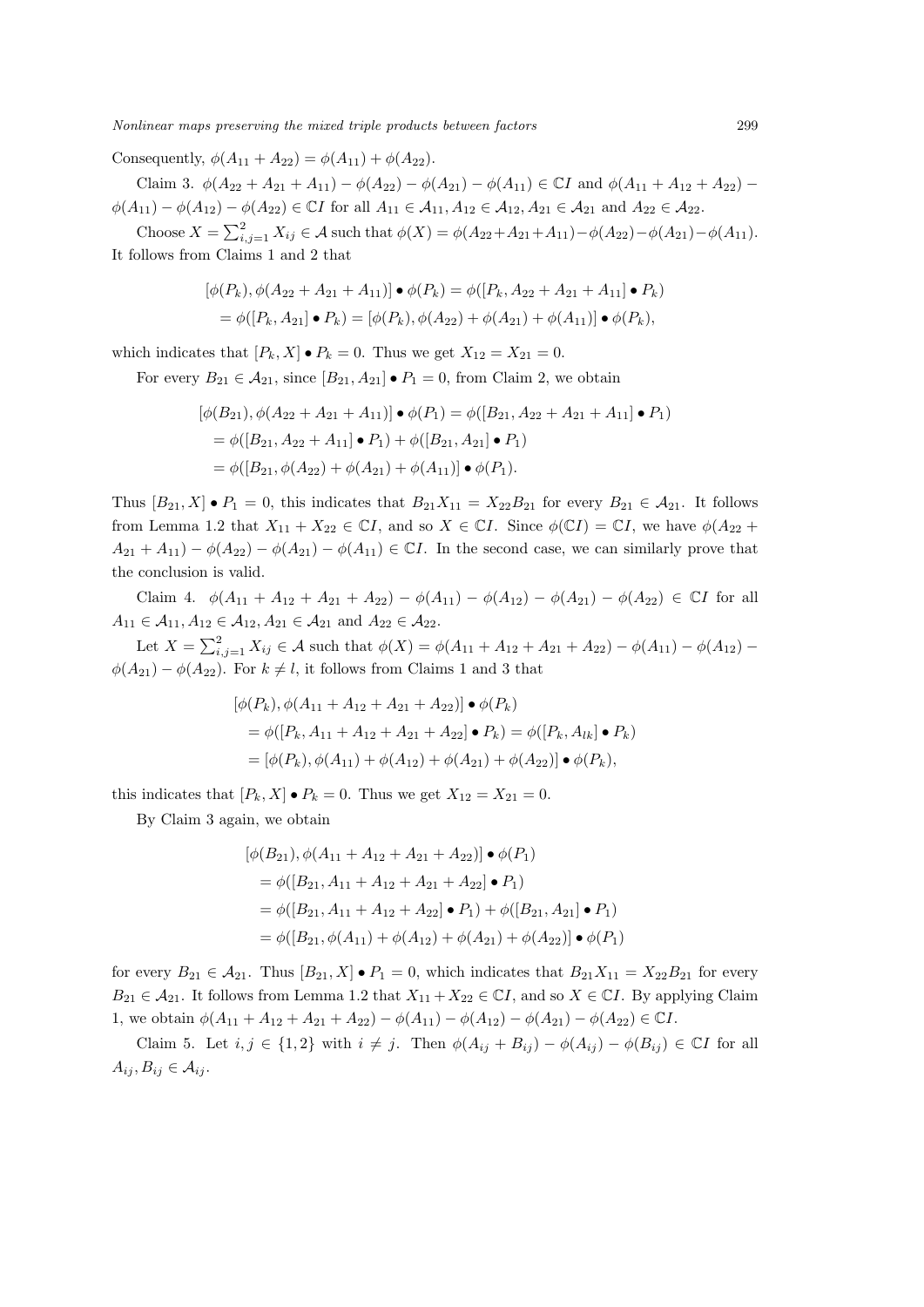Let 
$$
X = \sum_{i,j=1}^{2} X_{ij} \in \mathcal{A}
$$
 such that  $\phi(X) = \phi(A_{ij} + B_{ij}) - \phi(A_{ij}) - \phi(B_{ij})$ . We obtain  
\n
$$
[\phi(P_i), \phi(A_{ij} + B_{ij})] \bullet \phi(P_i) = \phi([P_i, A_{ij} + B_{ij}] \bullet P_i)
$$
\n
$$
= \phi([P_i, A_{ij}] \bullet P_i) + \phi([P_i, B_{ij}] \bullet P_i)
$$
\n
$$
= [\phi(P_i), \phi(A_{ij}) + \phi(B_{ij})] \bullet \phi(P_i),
$$

which indicates that  $[P_i, X] \bullet P_i = 0$ . Thus we get  $X_{ji} = 0$ .

By Claim 4, we obtain

$$
[\phi(A_{ij} + B_{ij}), \phi(P_j)] \bullet \phi(P_j) = \phi([A_{ij} + B_{ij}, P_j] \bullet P_j)
$$
  
\n
$$
= \phi([P_i + A_{ij}, P_j + B_{ij}] \bullet P_j)
$$
  
\n
$$
= [\phi(P_i) + \phi(A_{ij}), \phi(P_j) + \phi(B_{ij})] \bullet \phi(P_j)
$$
  
\n
$$
= [\phi(P_i), \phi(B_{ij})] \bullet \phi(P_j) + [\phi(A_{ij}), \phi(P_j)] \bullet \phi(P_j)
$$
  
\n
$$
= [\phi(A_{ij}) + \phi(B_{ij}), \phi(P_j)] \bullet \phi(P_j),
$$

this indicates that  $[X, P_j] \bullet P_j = 0$ , and so  $X_{ij} = 0$ .

It is easy to verify that

$$
[\phi(C_{ij}), \phi(A_{ij} + B_{ij})] \bullet \phi(P_j) = \phi([C_{ij}, A_{ij} + B_{ij}] \bullet P_j)
$$
  
=  $\phi([C_{ij}, A_{ij}] \bullet P_j) + \phi([C_{ij}, B_{ij}] \bullet P_j)$   
=  $[\phi(C_{ij}), \phi(A_{ij}) + \phi(B_{ij})] \bullet \phi(P_j)$ 

for every  $C_{ij} \in \mathcal{A}_{ij}$ . Thus  $[C_{ij}, X] \bullet P_j = 0$ , which indicates that  $C_{ij}X_{jj} = X_{ii}C_{ij}$  for every *C*<sup>*ij*</sup> ∈  $A$ <sup>*ij*</sup>. It follows from Lemma 1.2 that  $X_{ii} + X_{jj}$  ∈  $\mathbb{C}I$ , and so  $X$  ∈  $\mathbb{C}I$ . By applying Claim 1, we obtain  $\phi(A_{ij} + B_{ij}) - \phi(A_{ij}) - \phi(B_{ij}) \in \mathbb{C}I$ .

Claim 6.  $\phi(A_{ii} + B_{ii}) - \phi(A_{ii}) - \phi(B_{ii}) \in \mathbb{C}I$  for all  $A_{ii}, B_{ii} \in \mathcal{A}_{ii}, i = 1, 2$ .

Choose  $X = \sum_{i,j=1}^{2} X_{ij} \in \mathcal{A}$  such that  $\phi(X) = \phi(A_{ii} + B_{ii}) - \phi(A_{ii}) - \phi(B_{ii})$ . For  $k = 1, 2$ , we obtain

$$
[\phi(P_k), \phi(A_{ii} + B_{ii})] \bullet \phi(P_k) = \phi([P_k, A_{ii} + B_{ii}] \bullet P_k)
$$
  
=  $\phi([P_k, A_{ii}] \bullet P_k) + \phi([P_k, B_{ii}] \bullet P_k)$   
=  $[\phi(P_k), \phi(A_{ii}) + \phi(B_{ii})] \bullet \phi(P_k),$ 

this indicates that  $[P_k, X] \bullet P_k = 0$ . Thus we get  $X_{12} = X_{21} = 0$ .

It follows from Claims 4 and 5 that

$$
[\phi(A_{ii} + B_{ii}) - \phi(A_{ii}) - \phi(B_{ii}), \phi(C_{ij})] \bullet \phi(P_j)
$$
  
=  $\phi([A_{ii} + B_{ii}, C_{ij}] \bullet P_j) - \phi([A_{ii}, C_{ij}] \bullet P_j) - \phi([B_{ii}, C_{ij}] \bullet P_j)$   
=  $\phi(A_{ii}C_{ij} + B_{ii}C_{ij} + C_{ij}^*A_{ii}^* + C_{ij}^*B_{ii}^*) - \phi(A_{ii}C_{ij} + C_{ij}^*A_{ii}^*) - \phi(B_{ii}C_{ij} + C_{ij}^*B_{ii}^*) \in \mathbb{C}I$ 

for every  $C_{ij} \in \mathcal{A}_{ij}$ . This indicates that  $[X, C_{ij}] \bullet P_j = X_{ii}C_{ij} - C_{ij}X_{jj} + C_{ij}^*X_{ii}^* - X_{jj}^*C_{ij}^* \in \mathbb{C}I$ , and so  $X_{ii}C_{ij} - C_{ij}X_{jj} = 0$ . By Lemma 1.2, we obtain  $X_{ii} + X_{jj} \in \mathbb{C}I$ . Thus  $X \in \mathbb{C}I$ . By applying Claim 1, we obtain  $\phi(A_{ii} + B_{ii}) - \phi(A_{ii}) - \phi(B_{ii}) \in \mathbb{C}I$ .

Claim 7.  $\phi$  is additive.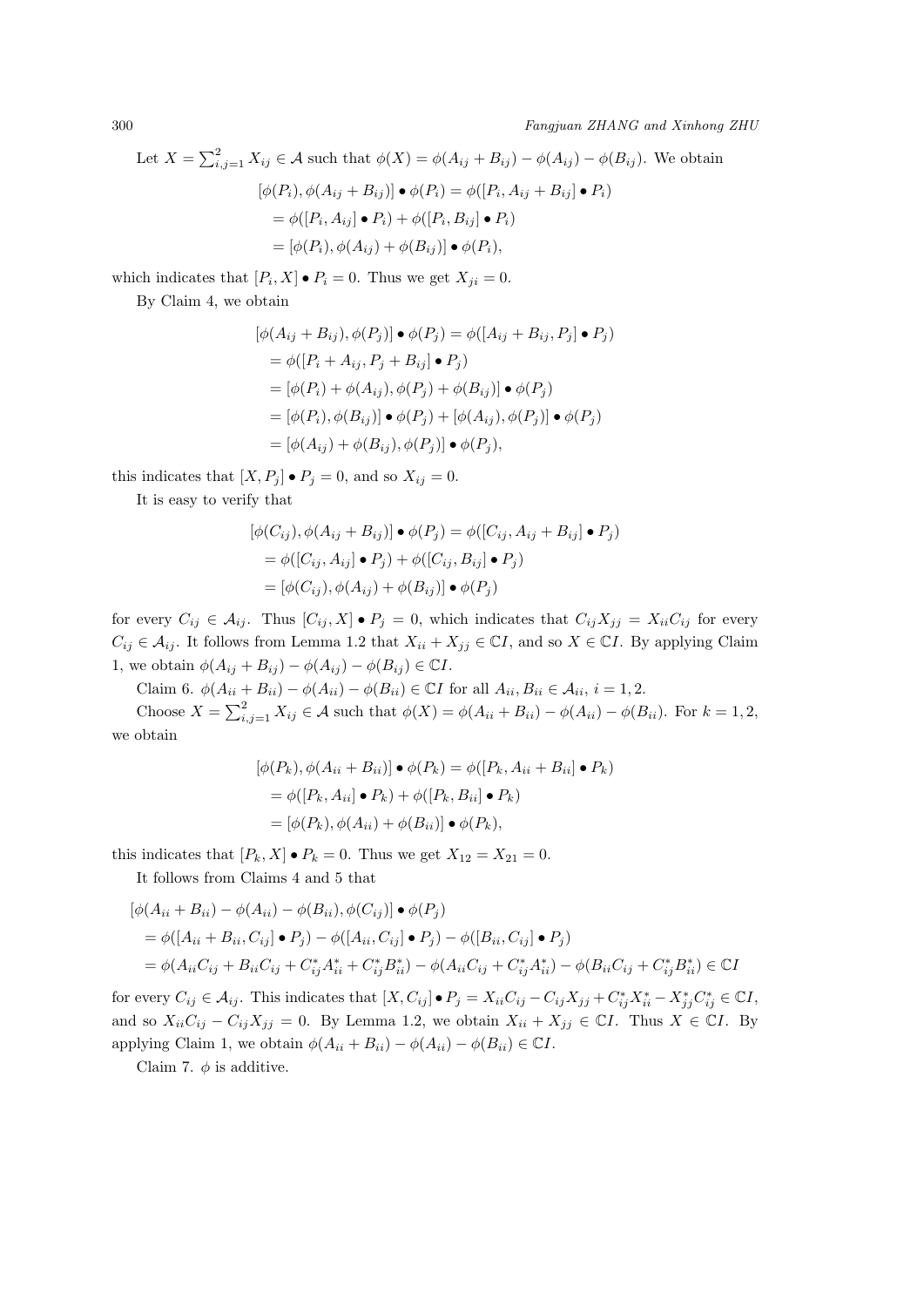*Nonlinear maps preserving the mixed triple products between factors* 301

By applying Claims 4–6, for every  $A, B \in \mathcal{A}$ , we obtain  $\phi(A+B) - \phi(A) - \phi(B) \in \mathbb{C}I$ . Thus there exists a map  $h : \mathcal{A} \times \mathcal{B} \to \mathbb{C}I$  such that  $h(A, B) = \phi(A + B) - \phi(A) - \phi(B)$ . For every  $A, B, C, D \in \mathcal{A}$ , we obtain

$$
[\phi(C), \phi(D)] \bullet h(A, B) = [\phi(C), \phi(D)] \bullet (\phi(A + B) - \phi(A) - \phi(B))
$$
  
=  $\phi([C, D] \bullet (A + B)) - \phi([C, D] \bullet A) - \phi([C, D] \bullet B) \in \mathbb{C}I$ ,

which indicates that

$$
[\phi(C), \phi(D)]h(A, B) + h(A, B)[\phi(C), \phi(D)]^* \in \mathbb{C}I.
$$

Thus  $h(A, B)[\phi(C), \phi(D)] \in \mathbb{C}I$  for every  $A, B, C, D \in \mathcal{A}$ . If there exist  $A, B \in \mathcal{A}$  such that  $h(A, B) \neq 0$ , then  $[\phi(C), \phi(D)] = 0$  for every  $C, D \in \mathcal{A}$ , which is a contradiction because *B* is not abelian, and so  $h(A, B) = 0$  for every  $A, B \in \mathcal{A}$ . Thus  $\phi$  is additive.  $\Box$ 

#### **3. Linearity**

Our main theorem is as follows:

**Theorem 3.1** Let A and B be two factors with dim  $A > 4$ . Suppose that  $\phi$  is a bijective map from A to B with  $\phi([A, B] \bullet C) = [\phi(A), \phi(B)] \bullet \phi(C)$  for all  $A, B, C \in \mathcal{A}$ . Then  $\phi$  is a linear *∗-isomorphism, a conjugate linear ∗-isomorphism, the negative of a linear ∗-isomorphism, or the negative conjugate linear ∗-isomorphism.*

We will prove Theorem 3.1 by the following lemmas.

**Lemma 3.2** *For any*  $A, B \in \mathcal{A}$ ,  $[\phi(A), \phi(B)] = 0$  *if and only if*  $[A, B] = 0$ *.* 

**Proof** It is easy to verify that

$$
0 = \phi([A, B] \bullet C) = [\phi(A), \phi(B)] \bullet \phi(C)
$$
\n(3.1)

for every  $A, B, C \in \mathcal{A}$  with  $[A, B] = 0$ . It follows from (3.1) and Lemma 1.1 that  $[\phi(A), \phi(B)] \in$ iR*I*, by Lemma 1.3, we obtain  $[\phi(A), \phi(B)] = 0$ . By considering  $\phi^{-1}$ , we obtain that  $[\phi(A), \phi(B)] =$ 0 if and only if  $[A, B] = 0$  for every  $A, B \in \mathcal{A}$ .  $\square$ 

**Lemma 3.3** *For any*  $A, B \in \mathcal{A}$ *, we have* 

- $(1)$   $\phi(iA) \theta(iI)\phi(A) \in \mathbb{C}I;$
- (2)  $\phi([A, B]) = \epsilon[\phi(A), \phi(B)]$  and  $\phi([A^*, B^*]) = \epsilon[\phi(A)^*, \phi(B)^*],$  where  $\epsilon \in \{1, -1\}.$

**Proof** (1) From Lemma 3.2 and Theorem 2.1,  $\phi$  is an additive bijection that preserves commutativity in both directions. It follows from [10, Theorem 3.1] that

$$
\phi(A) = a\theta(A) + \xi(A)
$$

for all  $A \in \mathcal{A}$ , where  $a \in \mathbb{C}$  is a nonzero scalar,  $\theta : \mathcal{A} \to \mathcal{B}$  is an additive Jordan isomorphism, and  $\xi : \mathcal{A} \to \mathbb{C}I$  is an additive map with  $\xi([A, B]) = 0$  for every  $A, B \in \mathcal{A}$ . It is easy to get that  $\theta(iI) = \pm iI.$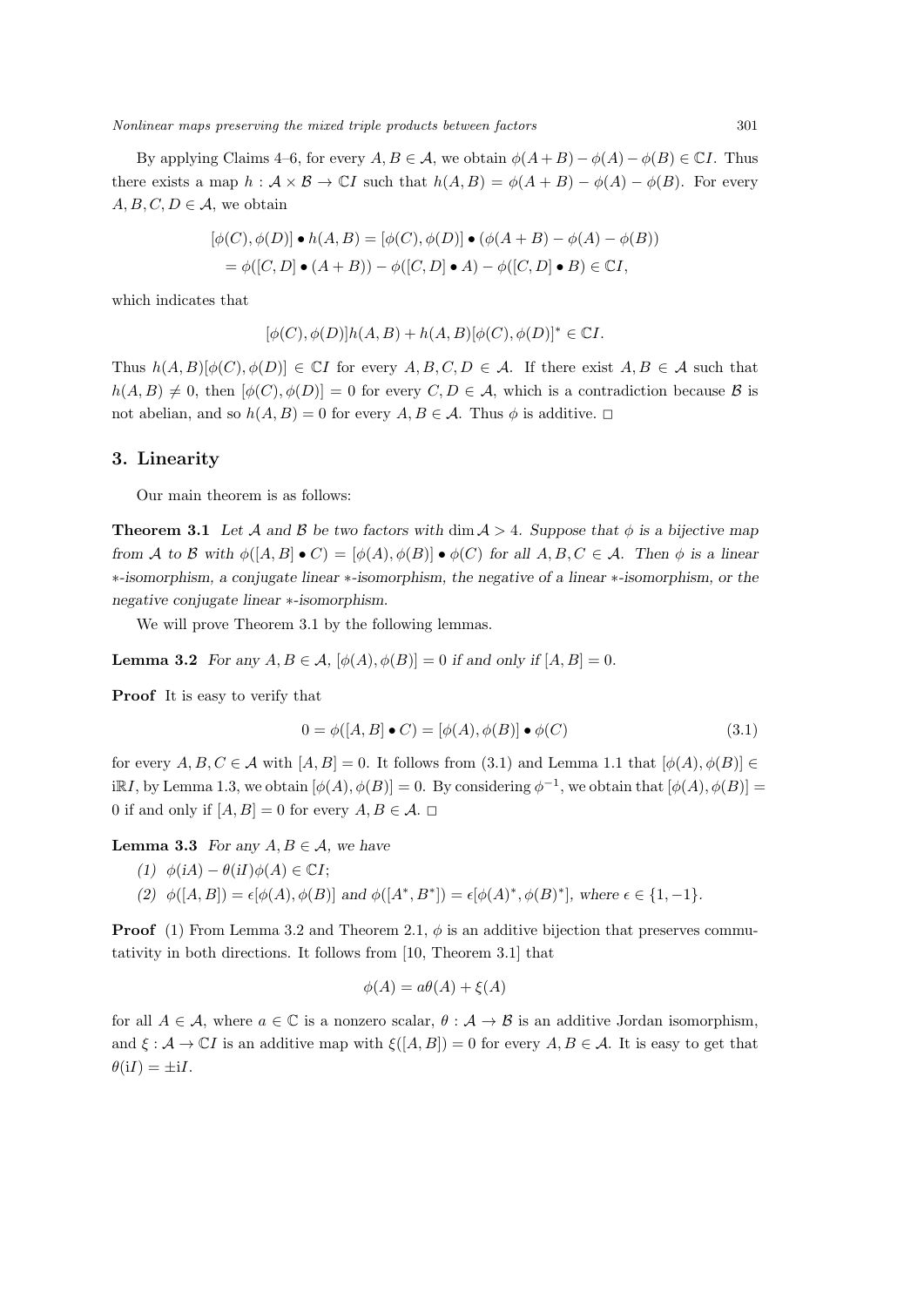For every  $A \in \mathcal{A}$ , we obtain

$$
\phi(\mathrm{i}A) - \theta(\mathrm{i}I)\phi(A) = a\theta(\mathrm{i}A) + \xi(\mathrm{i}A) - \theta(\mathrm{i}I)\phi(A)
$$
  
=  $a\theta(\mathrm{i}I)\theta(A) + \xi(\mathrm{i}A) - \theta(\mathrm{i}I)\phi(A)$   
=  $\theta(\mathrm{i}I)(a\theta(A) + \xi(A)) + \xi(\mathrm{i}A) - \theta(\mathrm{i}I)\xi(A) - \theta(\mathrm{i}I)\phi(A)$   
=  $\xi(\mathrm{i}A) - \theta(\mathrm{i}I)\xi(A) \in \mathbb{C}I$ .

(2) For every  $A, B \in \mathcal{A}$ , we obtain

$$
\phi([A, B] - [A^*, B^*]) = \phi([A, B] \bullet I) = \phi(I)([\phi(A), \phi(B)] - [\phi(A)^*, \phi(B)^*]).
$$
 (3.2)

By Lemma  $3.3(1)$ , we obtain

$$
\phi(i[A, B]) - \theta(iI)\phi([A, B]) = \xi([iA, B]) - \theta(iI)\xi([A, B]) = 0
$$

for every  $A, B \in \mathcal{A}$ . Replacing A by iA in (3.2), from the above equation and Lemma 3.3 (1), we obtain that

$$
\theta(iI)\phi([A, B] + [A^*, B^*]) = \phi([iA, B] - [(iA)^*, B^*])
$$
  
=  $\phi([iA, B] \bullet I) = \phi(I)([\phi(iA), \phi(B)] - [\phi(iA)^*, \phi(B)^*])$   
=  $\theta(iI)\phi(I)([\phi(A), \phi(B)] + [\phi(A)^*, \phi(B)^*])$ 

for every  $A, B \in \mathcal{A}$ , this indicates

$$
\phi([A, B] + [A^*, B^*]) = \phi(I)([\phi(A), \phi(B)] + [\phi(A)^*, \phi(B)^*]).
$$
\n(3.3)

From  $(3.2)$  and  $(3.3)$ , we obtain

$$
\phi([A, B]) = \phi(I)[\phi(A), \phi(B)] \tag{3.4}
$$

and

$$
\phi([A^*, B^*]) = \phi(I)[\phi(A)^*, \phi(B)^*]
$$
\n(3.5)

for every  $A, B \in \mathcal{A}$ . By (3.4) and (3.5), we have

$$
[\phi(A^*), \phi(B^*)] = [\phi(A)^*, \phi(B)^*]
$$
\n(3.6)

for every  $A, B \in \mathcal{A}$ . From (3.4), we obtain

$$
\phi([[A, B], C]) = \phi(I)^{2}[[\phi(A), \phi(B)], \phi(C)]
$$
\n(3.7)

for every  $A, B, C \in \mathcal{A}$ . By (3.7), we have

$$
\phi(C[A, B] - C[A^*, B^*]) = \phi([A, B] \bullet C) - \phi([[A, B], C])
$$
  
=  $(1 - \phi(I)^2)[\phi(A), \phi(B)]\phi(C) - \phi(C)[\phi(A)^*, \phi(B)^*] +$   

$$
\phi(I)^2 \phi(C)[\phi(A), \phi(B)]
$$

for every  $A, B, C \in \mathcal{A}$ . Replacing  $A$  by  $iA$  in the above equation, we obtain

$$
\phi(C[A, B] + C[A^*, B^*]) - (1 - \phi(I)^2)[\phi(A), \phi(B)]\phi(C) -
$$
  

$$
\phi(C)[\phi(A)^*, \phi(B)^*] - \phi(I)^2\phi(C)[\phi(A), \phi(B)] \in \mathbb{C}I
$$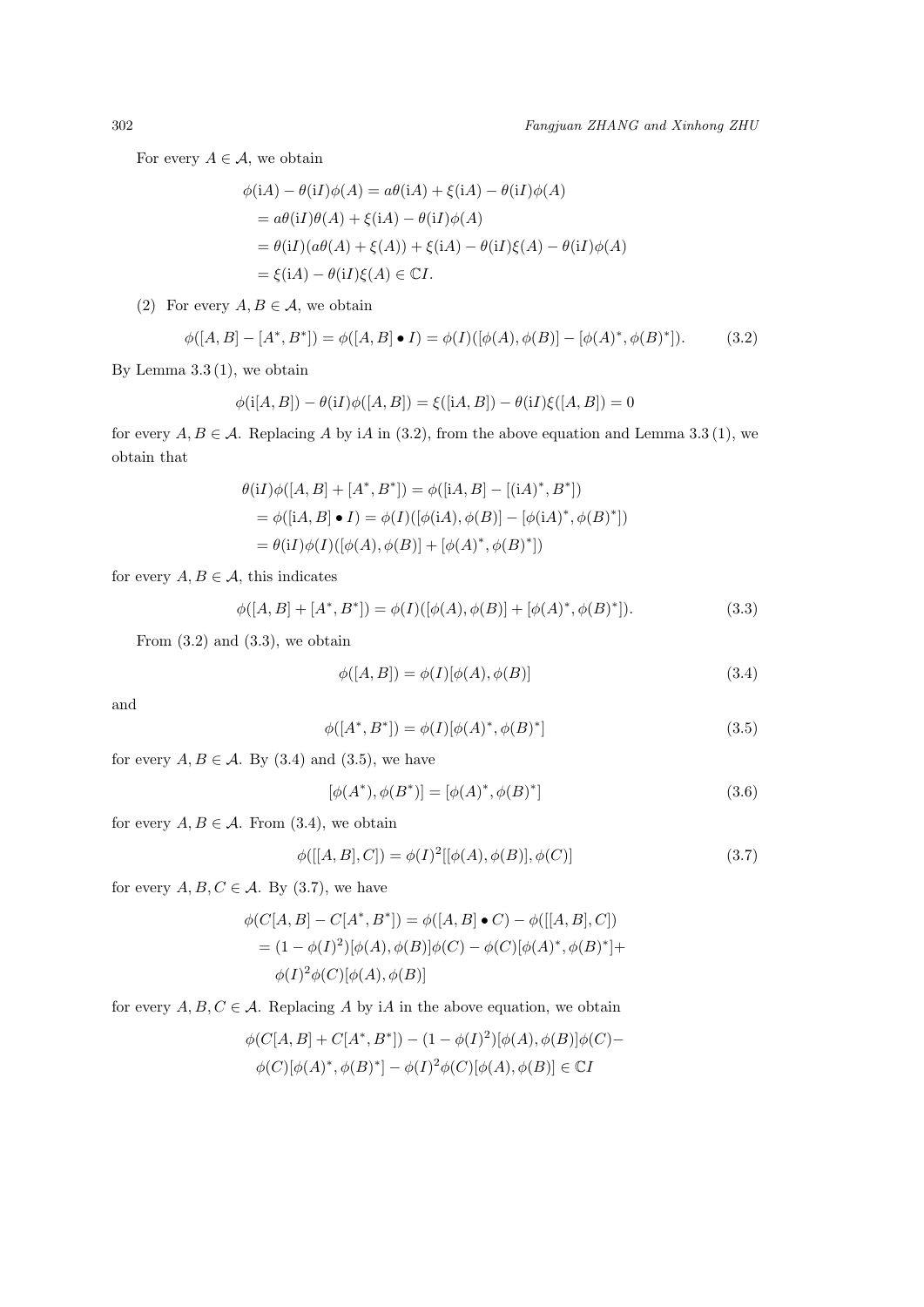for every  $A, B, C \in \mathcal{A}$ . This indicates that

$$
\phi(C[A,B]) - (1 - \phi(I)^2)[\phi(A), \phi(B)]\phi(C) - \phi(I)^2\phi(C)[\phi(A), \phi(B)] \in \mathbb{C}I
$$
 (3.8)

and

$$
\phi(C[A^*, B^*]) - \phi(C)[\phi(A)^*, \phi(B)^*] \in \mathbb{C}I
$$
\n(3.9)

for every  $A, B, C \in \mathcal{A}$ . From (3.6), (3.8) and (3.9), we have

$$
(1 - \phi(I)^2)[[\phi(A), \phi(B)], \phi(C)] \in \mathbb{C}I
$$
\n(3.10)

for every  $A, B, C \in \mathcal{A}$ . By (3.10),  $\phi(\mathbb{C}I) = \mathbb{C}I$  and the surjectivity of  $\phi$ , we obtain  $\phi(I)^2 =$ *I*. Hence there exists  $\epsilon \in \{1, -1\}$  such that  $\phi([A, B]) = \epsilon[\phi(A), \phi(B)]$  and  $\phi([A^*, B^*]) =$  $\epsilon[\phi(A)^*, \phi(B)^*]. \square$ 

**Remark 3.4** Let  $\psi = \epsilon \phi, \epsilon \in \{1, -1\}$ . From Theorem 2.1 and Lemma 3.3 (2), we have  $\psi : \mathcal{A} \to \mathcal{B}$ is an additive bijective map preserving the mixed Lie triple product and satisfies

$$
\psi([A, B]) = [\psi(A), \psi(B)]
$$

and

$$
[\psi(A^*), \psi(B^*)] = \psi([A^*, B^*]) = [\psi(A)^*, \psi(B)^*]
$$
\n(3.11)

for every  $A, B \in \mathcal{A}$ . By [11, Theorem 2.1], there exists an additive map  $f : \mathcal{A} \to \mathbb{C}I$  with  $f([A, B]) = 0$  for all  $A, B \in \mathcal{A}$  such that one of the following statements holds:

- (i)  $\psi(A) = \varphi(A) + f(A)$  for every  $A \in \mathcal{A}$ , where  $\varphi : \mathcal{A} \to \mathcal{B}$  is an additive isomorphism;
- (ii)  $\psi(A) = -\varphi(A) + f(A)$  for every  $A \in \mathcal{A}$ , where  $\varphi : \mathcal{A} \to \mathcal{B}$  is an additive anti-isomorphism.

**Lemma 3.5** *The statement* (*ii*) *does not occur.*

**Proof** If  $\psi = -\varphi + f$ , where  $\varphi : A \to B$  is an additive anti-isomorphism and  $f : A \to \mathbb{C}I$  is an additive map with  $f([A, B]) = 0$  for every  $A, B \in \mathcal{A}$ , then

$$
\psi([A, B] \bullet C) = [\psi(A), \psi(B)] \bullet \psi(C) = [\varphi(A), \varphi(B)] \bullet (-\varphi(C) + f(C))
$$

for every  $A, B, C \in \mathcal{A}$ . On the other hand, from (3.11), we obtain

$$
\psi([A, B] \bullet C) = (-\varphi + f)([A, B] \bullet C)
$$
  
=  $-\varphi([A, B]C) + \varphi(C[A^*, B^*]) + f([A, B] \bullet C)$   
=  $\varphi(C)[\varphi(A), \varphi(B)] - [\varphi(A)^*, \varphi(B)^*]\varphi(C) + f([A, B] \bullet C)$ 

for every  $A, B, C \in \mathcal{A}$ . Then

$$
(\varphi(C) - f(C))([\varphi(A), \varphi(B)] + [\varphi(A), \varphi(B)]^*) + ([\varphi(A), \varphi(B)] + [\varphi(A), \varphi(B)]^*)\varphi(C) \in \mathbb{C}I \tag{3.12}
$$

for every  $A, B, C \in \mathcal{A}$ . Replace  $\varphi(A)$  by  $i\varphi(A)$  in (3.12) that

 $(\varphi(C)-f(C))([\varphi(A),\varphi(B)]-[\varphi(A),\varphi(B)]^*)+([\varphi(A),\varphi(B)]-[\varphi(A),\varphi(B)]^*)\varphi(C)\in\mathbb{C}I$  (3.13) for every  $A, B, C \in \mathcal{A}$ . From (3.12) and (3.13), we obtain

$$
(\varphi(C) - f(C))[\varphi(A), \varphi(B)] + [\varphi(A), \varphi(B)]\varphi(C) \in \mathbb{C}I
$$
\n(3.14)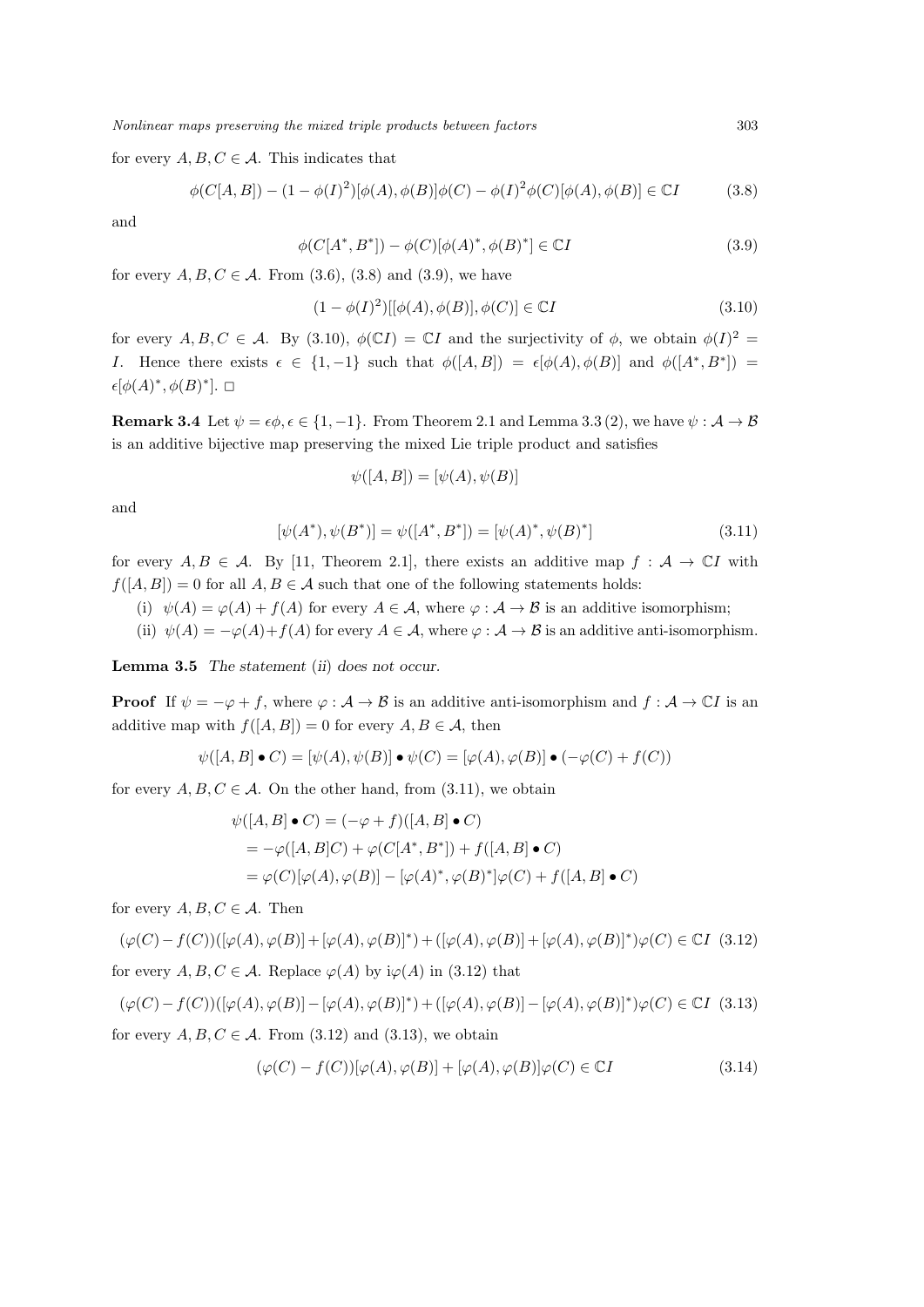for every  $A, B, C \in \mathcal{A}$ . Let *P* be a non-trivial projection in *A*. Then  $\varphi(P)$  is a non-trivial idempotent in *B*. Taking  $C = P$  in (3.14), we have

$$
(\varphi(P) - f(P))[\varphi(A), \varphi(B)] + [\varphi(A), \varphi(B)]\varphi(P) \in \mathbb{C}I.
$$
\n(3.15)

Multiplying (3.15) on the right-hand side by  $\varphi(P^{\perp})$  and on the left-hand side by  $\varphi(P)$ , we obtain

 $(I - f(P))\varphi(P^{\perp}[B, A]P) = (I - f(P))\varphi(P)[\varphi(A), \varphi(B)]\varphi(P^{\perp}) = 0$ 

for every  $A, B \in \mathcal{A}$ . Let  $A \in \mathcal{A}$  be such that  $P^{\perp}AP \neq 0$ . Since  $\mathcal{A}$  is prime and  $\varphi$  is a bijective map, we have

$$
\varphi(P^{\perp}[P^{\perp}, A]P) = \varphi(P^{\perp}AP) \neq 0.
$$

Thus,  $f(P) = I$  for any non-trivial projection  $P \in \mathcal{A}$ , from (3.15), we have

$$
\varphi(P)[\varphi(A),\varphi(B)]\varphi(P)\in\mathbb{C}\varphi(P)
$$

for every  $A, B \in \mathcal{A}$  and any non-trivial projection  $P \in \mathcal{A}$ . Hence

$$
P[A, B]P \in \mathbb{C}P
$$
 and  $P^{\perp}[A, B]P^{\perp} \in \mathbb{C}P^{\perp}$ 

for every  $A, B \in \mathcal{A}$  and any non-trivial projection  $P \in \mathcal{A}$ . Then

$$
[PAP, PBP] = 0
$$
 and  $[P^{\perp}AP^{\perp}, P^{\perp}BP^{\perp}] = 0$ 

for every  $A, B \in \mathcal{A}$ , from this, we obtain

$$
P\mathcal{A}P = \mathbb{C}P \text{ and } P^{\perp}\mathcal{A}P^{\perp} = \mathbb{C}P^{\perp}.
$$

This is a contradiction with dim  $A > 4$ .

**Lemma 3.6**  $\psi$  *is an additive \**-*isomorphism.* 

**Proof** From Remark 3.4 and Lemma 3.5, we obtain  $\psi = \varphi + f$ , where  $\varphi : A \to B$  is an additive isomorphism and  $f : \mathcal{A} \to \mathbb{C}I$  is an additive map with  $f[A, B] = 0$  for every  $A, B \in \mathcal{A}$ . Then

$$
\psi([A, B] \bullet C) = [\psi(A), \psi(B)] \bullet \psi(C) = [\varphi(A), \varphi(B)] \bullet (\varphi(C) + f(C))
$$

for every  $A, B, C \in \mathcal{A}$ . From (3.11), we obtain

$$
\psi([A, B] \bullet C) = \varphi([A, B]C) - \varphi(C[A^*, B^*]) + f([A, B] \bullet C)
$$
  
=  $[\varphi(A), \varphi(B)]\varphi(C) - \varphi(C)[\varphi(A)^*, \varphi(B)^*] + f([A, B] \bullet C)$   
=  $[\varphi(A), \varphi(B)] \bullet \varphi(C) + f([A, B] \bullet C)$ 

for every  $A, B, C \in \mathcal{A}$ . From this, we have

 $f(C)(\varphi(A), \varphi(B)) + [\varphi(A), \varphi(B)]^*) \in \mathbb{C}P$ 

for every  $A, B, C \in \mathcal{A}$ . This indicates that

$$
f(C)[\varphi(A), \varphi(B)] = 0
$$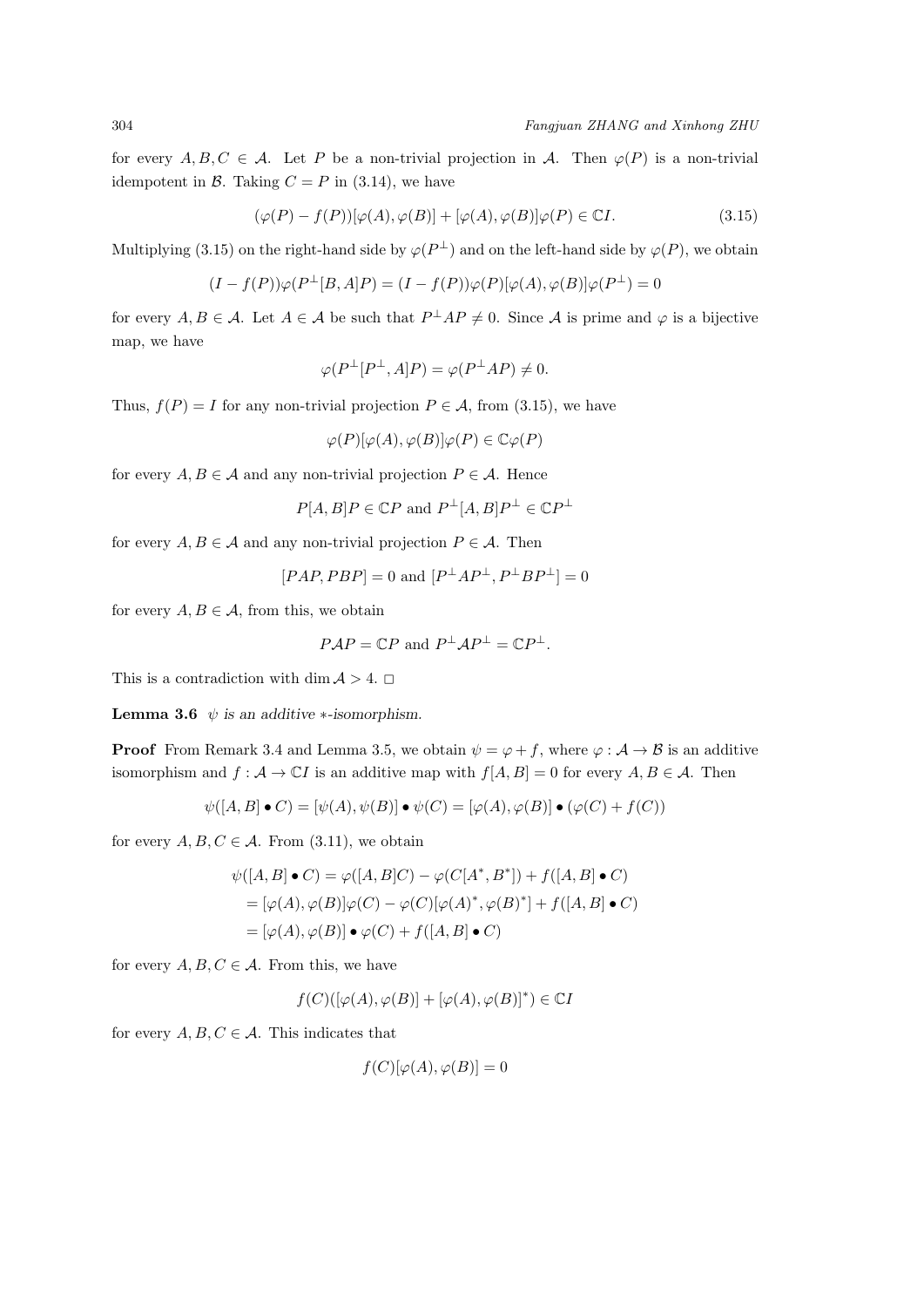for every  $A, B, C \in \mathcal{A}$ . From this, we get that  $f(C) = 0$  for every  $C \in \mathcal{A}$ . Thus,  $\psi = \varphi$  is an additive isomorphism. From (3.11), we obtain

$$
\varphi([A, B]^*) = [\varphi(A), \varphi(B)]^* = \varphi([A, B])^*
$$
\n(3.16)

for every  $A, B \in \mathcal{A}$ . From (3.16), we have

$$
\varphi(A_{ij}^*) = \varphi(A_{ij})^*
$$

for every  $A_{ij} \in \mathcal{A}_{ij}$ ,  $i \neq j$ . From this and  $\varphi$  is an isomorphism, we obtain

$$
\varphi(A_{ij})^* \varphi(A_{ii}^*) = \varphi((A_{ii}A_{ij})^*) = \varphi(A_{ij})^* \varphi(A_{ii})^*
$$

and

$$
\varphi(A_{ji})^* \varphi(A_{ii}^*) = \varphi((A_{ii} A_{ji})^*) = 0 = \varphi((A_{ii} A_{ji}))^* = \varphi(A_{ji})^* \varphi(A_{ii})^*
$$

for every  $A_{ii} \in \mathcal{A}_{ii}$ ,  $A_{ji} \in \mathcal{A}_{ii}$ ,  $1 \leq i \neq j \leq 2$ . This indicates that

$$
A_{ij}^*T = 0
$$
 and  $A_{ji}^*T = 0$ 

for every  $A_{ij} \in \mathcal{A}_{ij}$ ,  $A_{ji} \in \mathcal{A}_{ji}$ ,  $i \neq j$  and  $T = \varphi^{-1}(\varphi(A_{ii}^*) - \varphi(A_{ii})^*)$ . Then  $P_iT = 0$  and  $P_jT = 0$ . Since *A* is prime, we have  $T = 0$ . Thus  $\varphi(A_{ii}^*) = \varphi(A_{ii})^*$ , and  $\varphi(A^*) = \varphi(A)^*$  for every  $A \in \mathcal{A}$ . Therefore,  $\psi = \varphi$  is an additive *\**-isomorphism.  $\Box$ 

**Proof of Theorem 3.1** From Remark 3.4 and Lemma 3.6, we obtain that  $\phi = \epsilon \psi$  and  $\psi : \mathcal{A} \to \mathcal{B}$ is an additive *∗*-isomorphism. Then

$$
\psi(iI) = \pm iI, \ \psi(qI) = qI
$$

for any rational number *q*, and  $\psi$  is order preserving.

Let  $\lambda \in \mathbb{R}$ . Choose sequences  $\{a_n\}$  and  $\{b_n\}$  of rational numbers such that  $a_n \leq \lambda \leq b_n$  for all *n* and  $\lim_{n\to\infty} a_n = \lim_{n\to\infty} b_n = \lambda$ . From  $a_n I \leq \lambda I \leq b_n I$ , we obtain

$$
a_n I \le \phi(\lambda I) \le b_n I.
$$

Taking the limit, we have  $\phi(\lambda I) = \lambda I$ . This indicates for any  $\alpha = a + ib \in \mathbb{C}$ ,

$$
\psi(\alpha I) = \psi(aI) + \psi(\mathrm{i}bI) = (a \pm \mathrm{i}b)I = \alpha I \text{ or } \overline{\alpha}I.
$$

Then for every  $A \in \mathcal{A}$ , we obtain

$$
\phi(\alpha A) = \phi((\alpha I)A) = \phi(\alpha I)\phi(A) = \alpha \phi(A) \text{ or } \overline{\alpha}\phi(A).
$$

Therefore,  $\psi$  is a linear *\**-isomorphism or a conjugate linear *\**-isomorphism.  $\Box$ 

By Theorem 3.1 and the fact that every ring isomorphism between type *I* factors is spatial, we obtain the following corollary.

**Corollary 3.7** *Let A and B be two type I factors acting on a complex Hilbert spaces H with* dim  $H > 2$ . Then a bijective map  $\phi : A \rightarrow \mathcal{B}$  satisfies

$$
\phi([A, B] \bullet C) = [\phi(A), \phi(B)] \bullet \phi(C)
$$